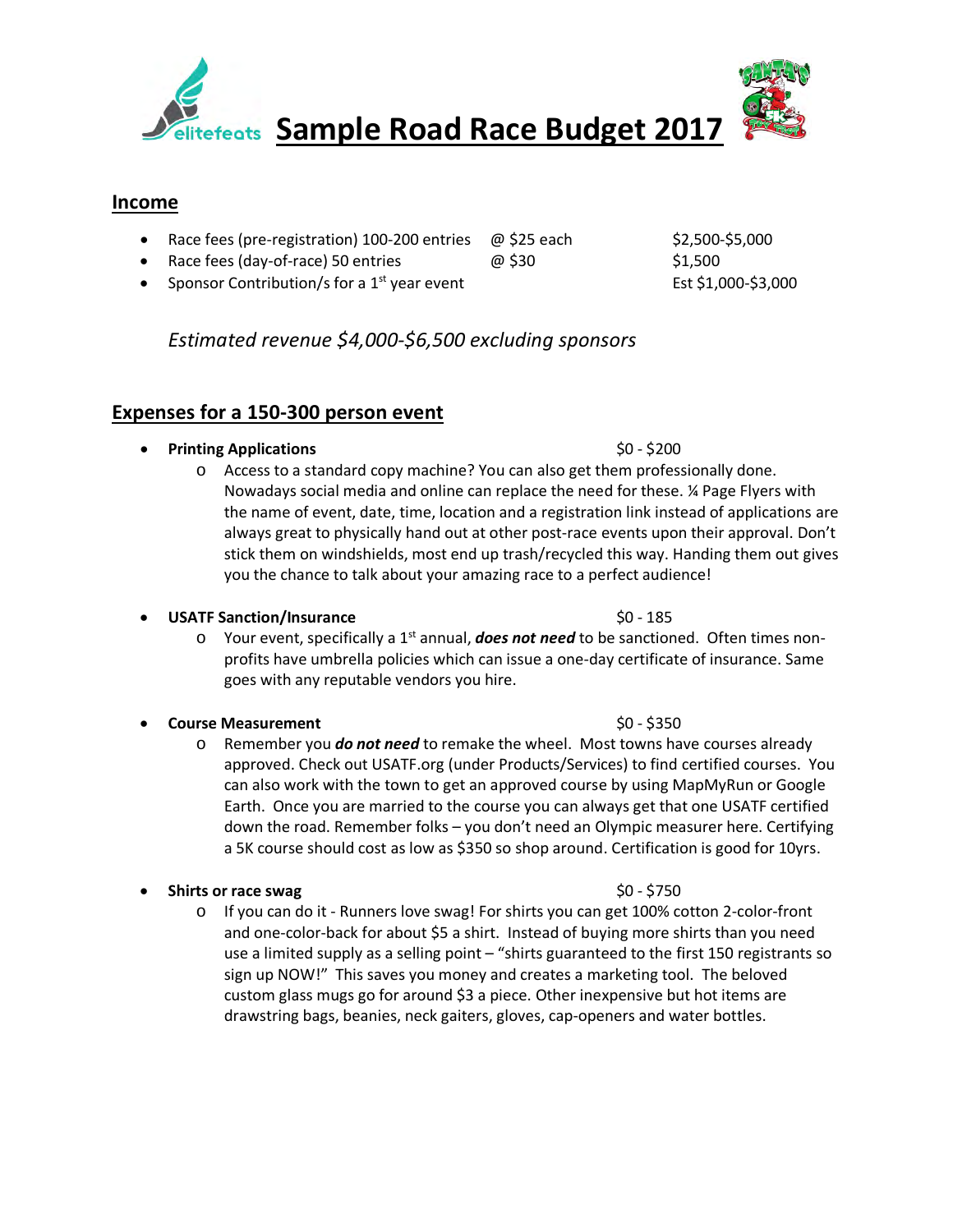

# **Elitefeats** Sample Road Race Budget 2017



### **Advertising 30 - 250**  $\frac{1}{20}$  **- 250**  $\frac{1}{20}$

 $\circ$  Social media is the new black. It has become the new print advertising and for far much less too. We specialize in FB for your event and for \$60-\$100 you can get market specific advertising. At elitefeats we also offer some FB advertising complimentary when used for registration + timing. Email blasts that use segmented marketing and reach people at the right time of day/week with the right verbiage and pizzazz are another avenue we offer which is complimentary, too.

## **Awards Medals – bring the bling they want!** \$150

o Figure five year age group medals. You want to offer your participants the best but a large oversized trophy is not always cost effective. Market research by Ashworth Awards (providers of the Boston Marathon awards) show that participants enjoy something that hangs on the neck more than something they hold after running the race. Account for 20 different sets of three; so 60 medals all in – and get ones that have peel off back labels or if they are engraved, stay away from printing the date. This way you can re-use them next year or donate them to a group who can put them to good use. A great organization accepting re-usable awards is Rolling Thunder Special Needs.

## **Food/water/cups** SPONSORS!

o The easiest thing to get sponsored! Someone is willing to help! YOU DO NOT PAY THIS OUT OF POCKET. Someone, somewhere, is willing to give this to you.

## **Race Numbers/pins**  $\angle$  \$0 - \$150

o Complimentary if you have the right timing company ;) or \$15 for pins and then \$.30 a bib plus \$30 for shipping and handling. Or road ID has \$.10 generic bibs.

# **Computerized scoring (timing a 150-300 person race)** \$1,100 - \$1,400

o This should get you everything you need. A decent timing company's standard charge is inclusive of bibs and pins but always double check.

## **Miscellaneous supplies**  $\frac{1}{200}$

- o Maybe you do need to grab 50 gallon jugs of water, a few rolls of duct tape, a box of pens, and who knows what else.
- **Finish line photos w/ sponsor logos**  $\&$  **50**

### o Free

- **Finish line video**  $\angle$  50 o Free
- *Official Results Email* personalized with photo & video to participants
	- o Free